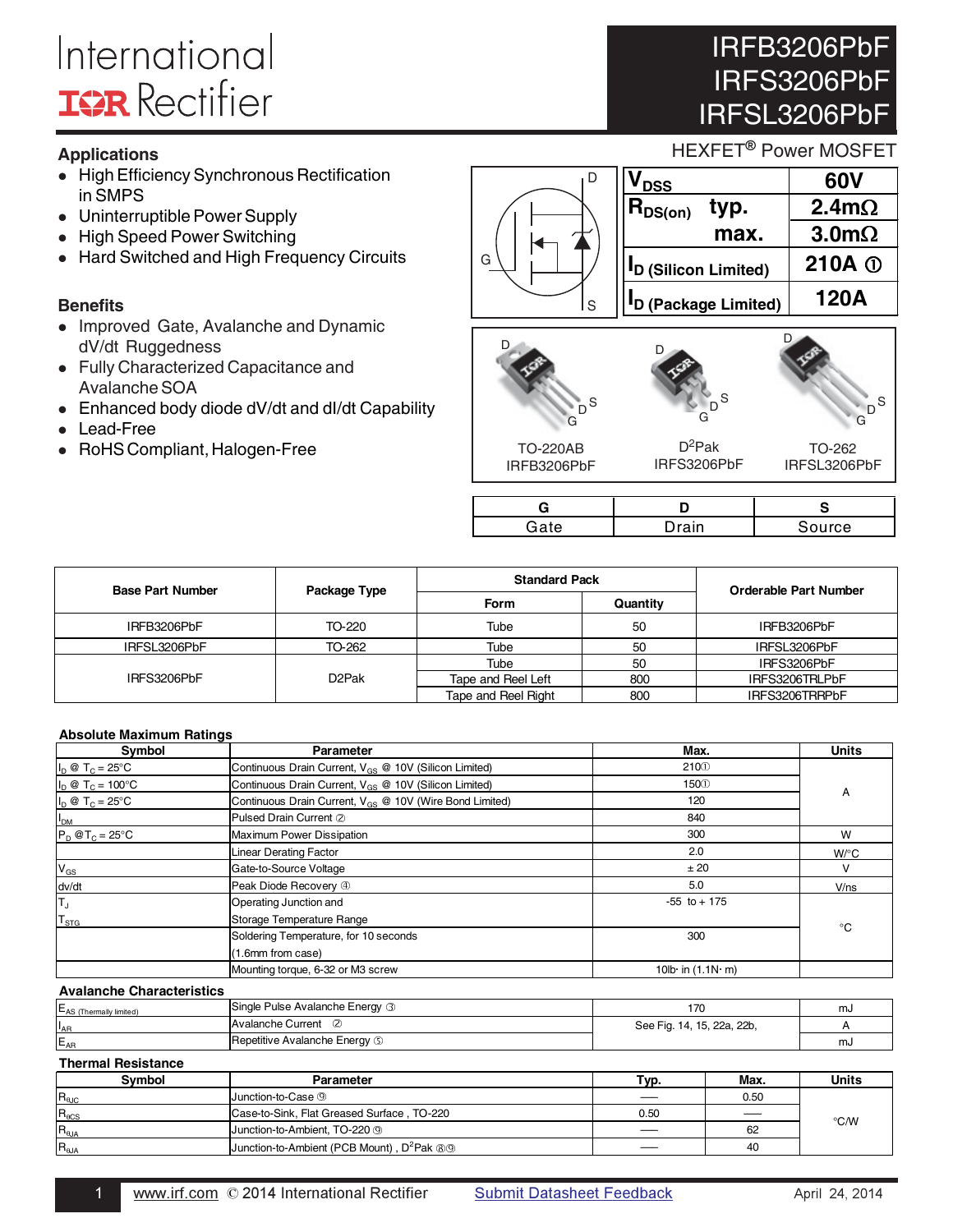### Static @ T<sub>J</sub> = 25°C (unless otherwise specified)

| Symbol                                    | <b>Parameter</b>                     | Min. | Tvp. |        | Max. Units | <b>Conditions</b>                                      |
|-------------------------------------------|--------------------------------------|------|------|--------|------------|--------------------------------------------------------|
| $V_{(BR)DSS}$                             | Drain-to-Source Breakdown Voltage    | 60   |      |        | ٧          | $V_{GS} = 0V$ , $I_D = 250 \mu A$                      |
| $\Delta V_{\rm (BR)DSS}/\Delta T_{\rm J}$ | Breakdown Voltage Temp. Coefficient  |      | 0.07 |        |            | V/°C Reference to 25°C, $I_D = 5mA$                    |
| $R_{DS(on)}$                              | Static Drain-to-Source On-Resistance |      | 2.4  | 3.0    | $m\Omega$  | $V_{GS}$ = 10V, $I_D$ = 75A $\circledcirc$             |
| $V_{GS(th)}$                              | Gate Threshold Voltage               | 2.0  |      | 4.0    | v          | $V_{DS} = V_{GS}$ , $I_D = 150 \mu A$                  |
| <b>I</b> <sub>DSS</sub>                   | Drain-to-Source Leakage Current      |      |      | 20     | μA         | $V_{DS} = 60V, V_{GS} = 0V$                            |
|                                           |                                      |      |      | 250    |            | $V_{DS}$ = 48V, $V_{GS}$ = 0V, T <sub>J</sub> = 125 °C |
| <sup>I</sup> GSS                          | Gate-to-Source Forward Leakage       |      |      | 100    | nA         | $V_{GS}$ = 20V                                         |
|                                           | Gate-to-Source Reverse Leakage       |      |      | $-100$ |            | $V_{GS} = -20V$                                        |
| R <sub>G</sub>                            | Internal Gate Resistance             |      | 0.7  |        | Ω          |                                                        |

### Dynamic  $\mathcal{Q}$  T<sub>J</sub> = 25°C (unless otherwise specified)

| Symbol                    | <b>Parameter</b>                                            | Min. | Typ. | Max. | <b>Units</b> | <b>Conditions</b>                                                 |
|---------------------------|-------------------------------------------------------------|------|------|------|--------------|-------------------------------------------------------------------|
| gfs                       | <b>Forward Transconductance</b>                             | 210  |      |      | S            | $V_{DS}$ = 50V, $I_D$ = 75A                                       |
| $\mathsf{Q}_{\mathsf{g}}$ | Total Gate Charge                                           |      | 120  | 170  | nC           | $I_D = 75A$                                                       |
| $\mathsf{Q}_{\text{gs}}$  | Gate-to-Source Charge                                       |      | 29   |      |              | $V_{DS} = 30V$                                                    |
| $\mathbf{Q}_{\text{gd}}$  | Gate-to-Drain ("Miller") Charge                             |      | 35   |      |              | $V_{GS}$ = 10V $\circledcirc$                                     |
| $Q_{sync}$                | Total Gate Charge Sync. (Q <sub>a</sub> - Q <sub>ad</sub> ) |      | 85   |      |              | $I_D$ = 75A, $V_{DS}$ = 0V, $V_{GS}$ = 10V                        |
| $t_{d(on)}$               | Turn-On Delay Time                                          |      | 19   |      | ns           | $V_{DD} = 30V$                                                    |
| $t_{r}$                   | Rise Time                                                   |      | 82   |      |              | $I_D = 75A$                                                       |
| $t_{d(\text{off})}$       | Turn-Off Delay Time                                         |      | 55   |      |              | $R_G = 2.7\Omega$                                                 |
| $\mathsf{t}_{\mathsf{f}}$ | Fall Time                                                   |      | 83   |      |              | $V_{GS}$ = 10V $\circledcirc$                                     |
| $C_{\text{iss}}$          | Input Capacitance                                           |      | 6540 |      | рF           | $V_{GS} = 0V$                                                     |
| $C_{\rm oss}$             | <b>Output Capacitance</b>                                   |      | 720  |      |              | $V_{DS} = 50V$                                                    |
| $C_{\text{rss}}$          | Reverse Transfer Capacitance                                |      | 360  |      |              | $f = 1.0$ MHz, See Fig.5                                          |
| $C_{\rm oss}$ eff. (ER)   | Effective Output Capacitance (Energy Related)               |      | 1040 |      |              | $V_{GS}$ = 0V, $V_{DS}$ = 0V to 48V $\oslash$ , See Fig.11        |
| $C_{\rm oss}$ eff. (TR)   | Effective Output Capacitance (Time Related) 6               |      | 1230 |      |              | $V_{\text{GS}} = 0V$ , $V_{\text{DS}} = 0V$ to 48V $\circledcirc$ |

### **Diode Characteristics**

| Symbol          | <b>Parameter</b>                | Min. | Typ. |                  | Max. Units | <b>Conditions</b>                                                    |
|-----------------|---------------------------------|------|------|------------------|------------|----------------------------------------------------------------------|
| $I_{\rm S}$     | Continuous Source Current       |      |      | 210 <sup>0</sup> | A          | MOSFET symbol                                                        |
|                 | (Body Diode)                    |      |      |                  |            | showing the                                                          |
| $I_{\text{SM}}$ | Pulsed Source Current           |      |      | 840              | A          | G<br>integral reverse                                                |
|                 | (Body Diode)<br>$\circled{2}$   |      |      |                  |            | p-n junction diode.                                                  |
| $V_{SD}$        | Diode Forward Voltage           |      |      | 1.3              | v          | $T_J = 25^{\circ}C$ , $I_S = 75A$ , $V_{GS} = 0V$ (5)                |
| $t_{rr}$        | <b>Reverse Recovery Time</b>    |      | 33   | 50               | ns         | $T_J = 25^{\circ}C$<br>$V_B = 51V,$                                  |
|                 |                                 |      | 37   | 56               |            | $T_{\text{J}}$ = 125°C<br>$I_F = 75A$                                |
| $Q_{rr}$        | <b>Reverse Recovery Charge</b>  |      | 41   | 62               | nC         | $di/dt = 100A/\mu s$<br>$T_{\rm J}$ = 25°C                           |
|                 |                                 |      | 53   | 80               |            | $T_J = 125^{\circ}C$                                                 |
| <b>I</b> RRM    | <b>Reverse Recovery Current</b> |      | 2.1  |                  | A          | $T_{\rm d}$ = 25°C                                                   |
| $t_{on}$        | Forward Turn-On Time            |      |      |                  |            | Intrinsic turn-on time is negligible (turn-on is dominated by LS+LD) |

#### Notes:

- ① Calculated continuous current based on maximum allowable junction ① I<sub>SD</sub> ≤ 75A, di/dt ≤ 360A/μs, V<sub>DD</sub> ≤ V<sub>(BR)DSS</sub>, T<sub>J</sub> ≤ 175°C. temperature. Bond wire current limit is 120A. Note that current limitations arising from heating of the device leads may occur with some lead mounting arrangements.
- Repetitive rating; pulse width limited by max. junction temperature.
- $\circled{1}$  Limited by T<sub>Jmax</sub>, starting T<sub>J</sub> = 25 $\circ$ C, L = 0.023mH
	- $R_G = 25\Omega$ ,  $I_{AS} = 120A$ ,  $V_{GS} = 10V$ . Part not recommended for use above this value.
- 
- $\circled{S}$  Pulse width  $\leq 400$ µs; duty cycle  $\leq 2\%$ .
- $\circledR$  C<sub>oss</sub> eff. (TR) is a fixed capacitance that gives the same charging time as  $C_{\text{oss}}$  while  $V_{DS}$  is rising from 0 to 80%  $V_{DSS}$ .
- $\circledcirc$  C<sub>oss</sub> eff. (ER) is a fixed capacitance that gives the same energy as  $C_{\text{oss}}$  while  $V_{DS}$  is rising from 0 to 80%  $V_{DSS}$ .
- When mounted on 1" square PCB (FR-4 or G-10 Material). For recom mended footprint and soldering techniques refer to application note #AN-994.
- $\textcircled{R}_\theta$  is measured at T<sub>J</sub> approximately 90°C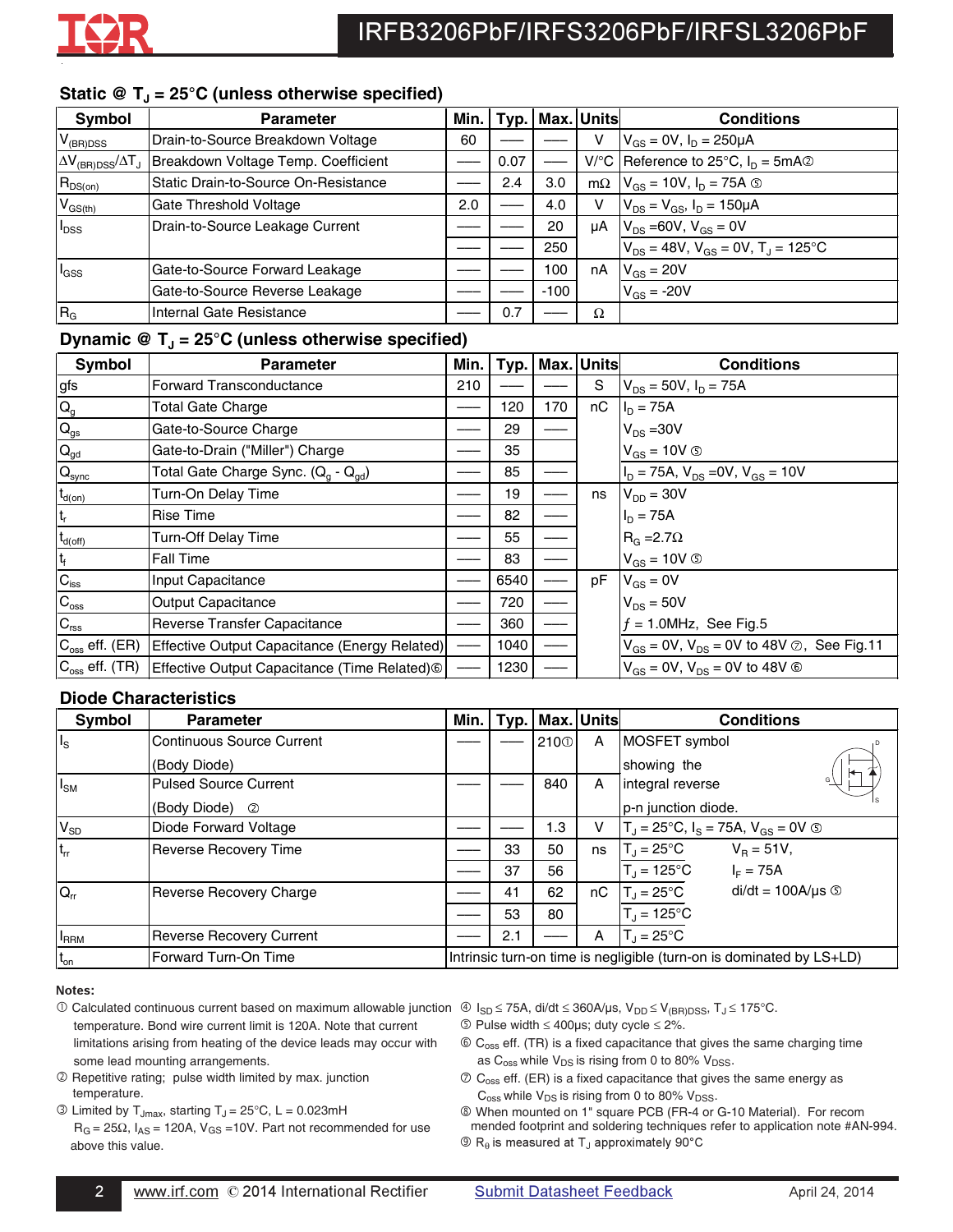











**Fig 2.** Typical Output Characteristics



**Fig 3.** Typical Transfer Characteristics **Fig 4.** Normalized On-Resistance vs. Temperature



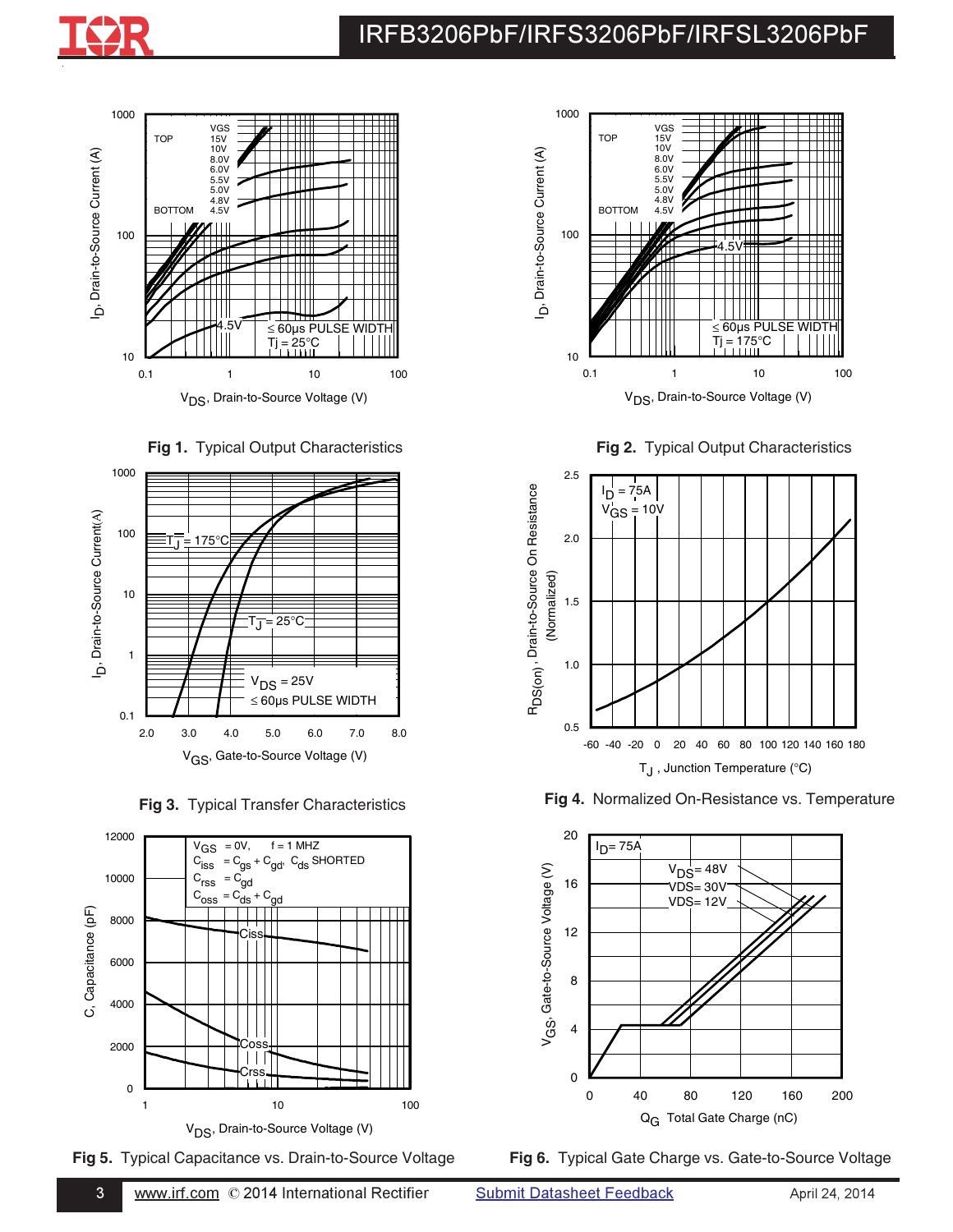







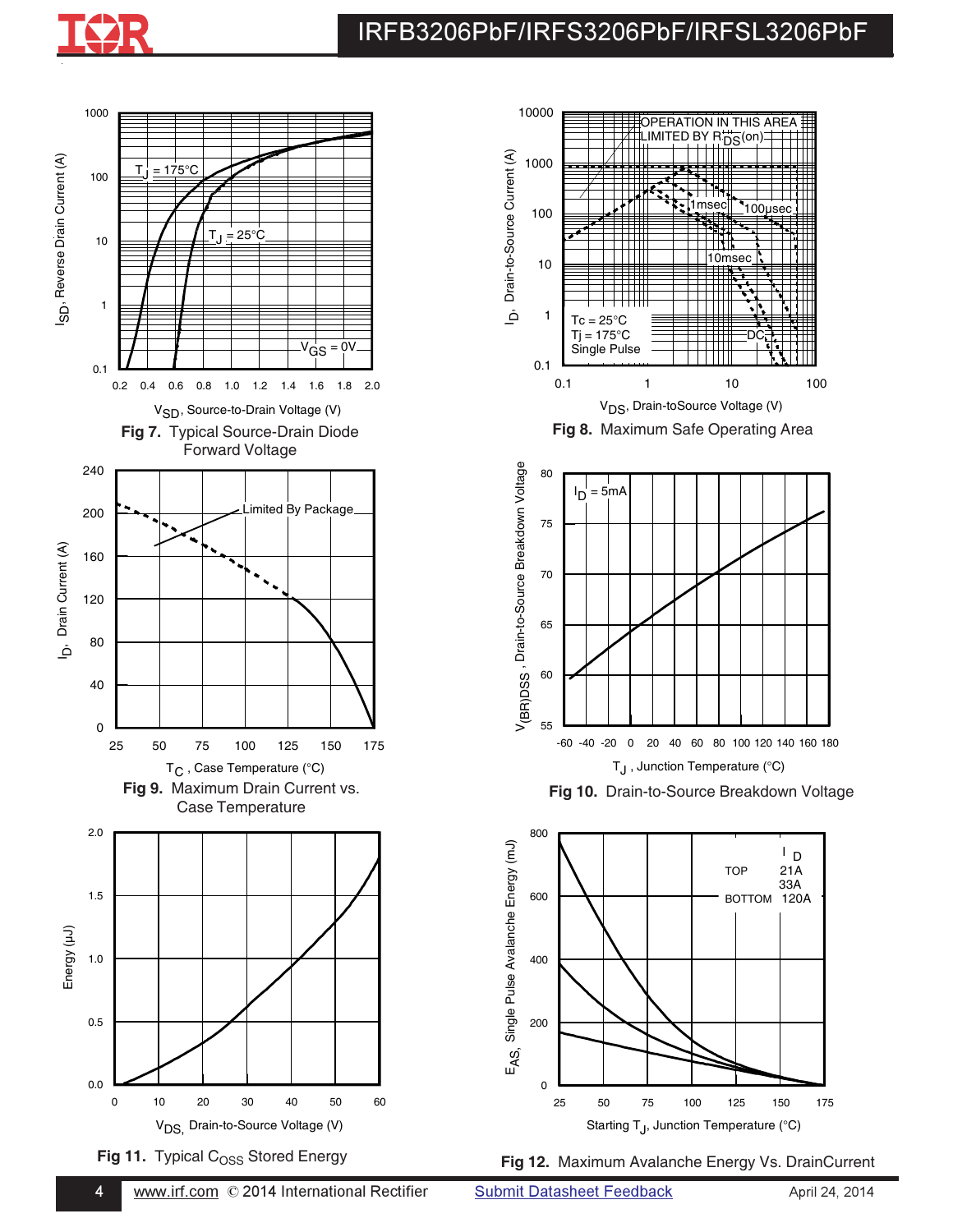

**Fig 13.** Maximum Effective Transient Thermal Impedance, Junction-to-Case



**Fig 14.** Typical Avalanche Current vs.Pulsewidth



**Fig 15.** Maximum Avalanche Energy vs. Temperature

 $\overline{5}$ 

**Notes on Repetitive Avalanche Curves , Figures 14, 15: (For further info, see AN-1005 at www.irf.com)**

- 1. Avalanche failures assumption: Purely a thermal phenomenon and failure occurs at a temperature far in excess of  $T<sub>imax</sub>$ . This is validated for every part type.
- 2. Safe operation in Avalanche is allowed as long  $\text{as} T_{jmax}$  is not exceeded.
- 3. Equation below based on circuit and waveforms shown in Figures 16a, 16b.
- 4.  $P_D_{(ave)} =$  Average power dissipation per single avalanche pulse.
- 5. BV =  $Rated$  breakdown voltage (1.3 factor accounts for voltage increase during avalanche).
- 6.  $I_{av}$  = Allowable avalanche current.
- 7.  $\Delta T$  = Allowable rise in junction temperature, not to exceed  $T_{jmax}$  (assumed as 25°C in Figure 14, 15).
	- $t_{\text{av}}$  = Average time in avalanche.
	- D = Duty cycle in avalanche =  $t_{av}$  ·f
	- $Z_{thJC}(D, t_{av})$  = Transient thermal resistance, see Figures 13)

 $P_{D \text{ (ave)}} = 1/2 (1.3 \text{ BV} \cdot I_{av}) = \Delta T / Z_{thJC}$  $I_{av}$  = 2 $\triangle$ T/ [1.3·BV·Z<sub>th</sub>]  $E_{AS (AR)} = P_{D (ave)} \cdot t_{av}$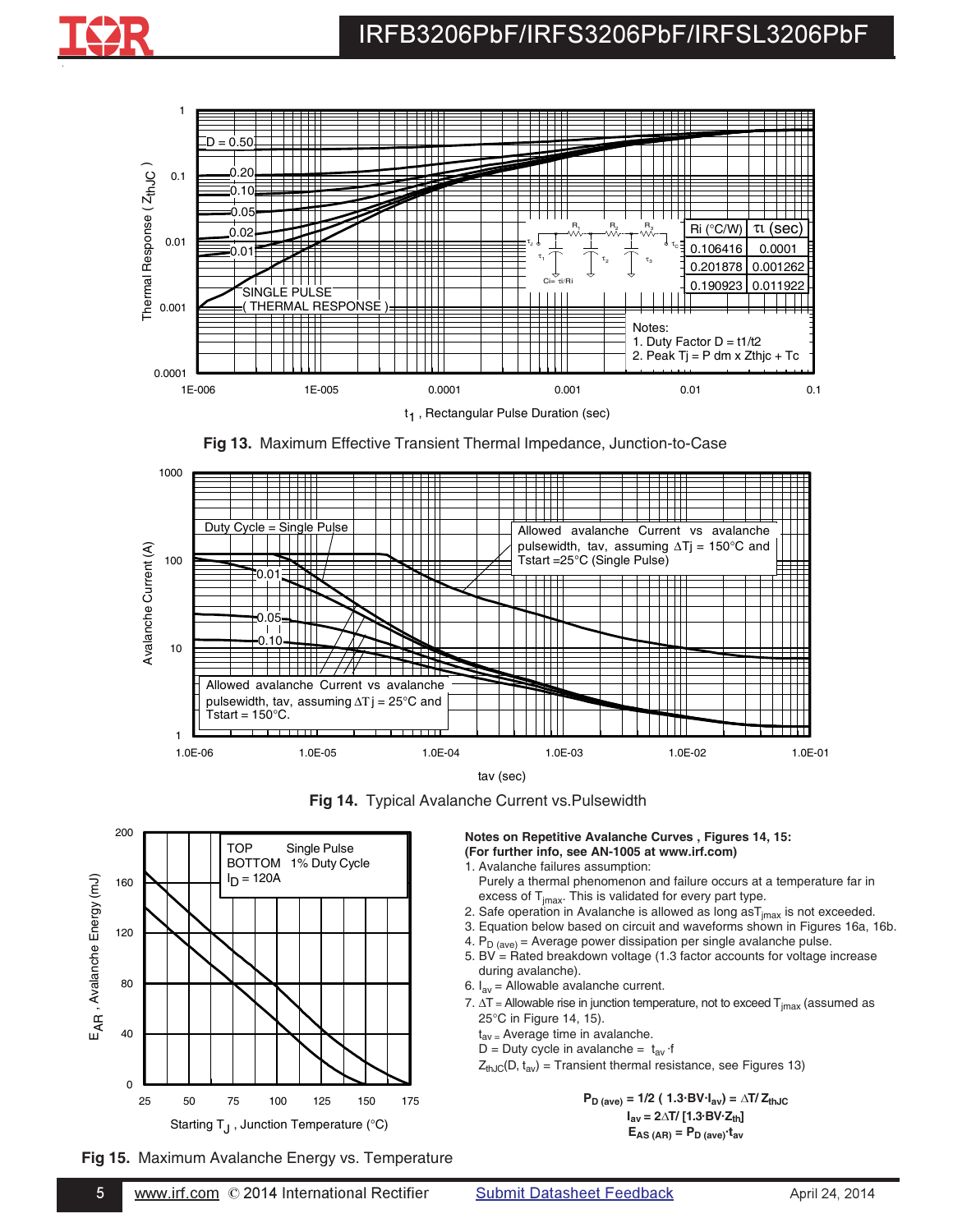



( **Fig 16.** Threshold Voltage Vs. Temperature



**Fig. 19 - Typical Stored Charge vs. di** exercise the state of the state of the state of the state of the state of the state of the state of the state of the state of the state of the state of the state of the state of the



**Fig. 20 - Typical Stored Charge vs. dif/dt** 



Fig. 17 - Typical Recovery Current vs. dif



di<sub>f</sub>/dt **Fig. 19** - Typical Stored Charge vs. di<sub>f</sub>/dt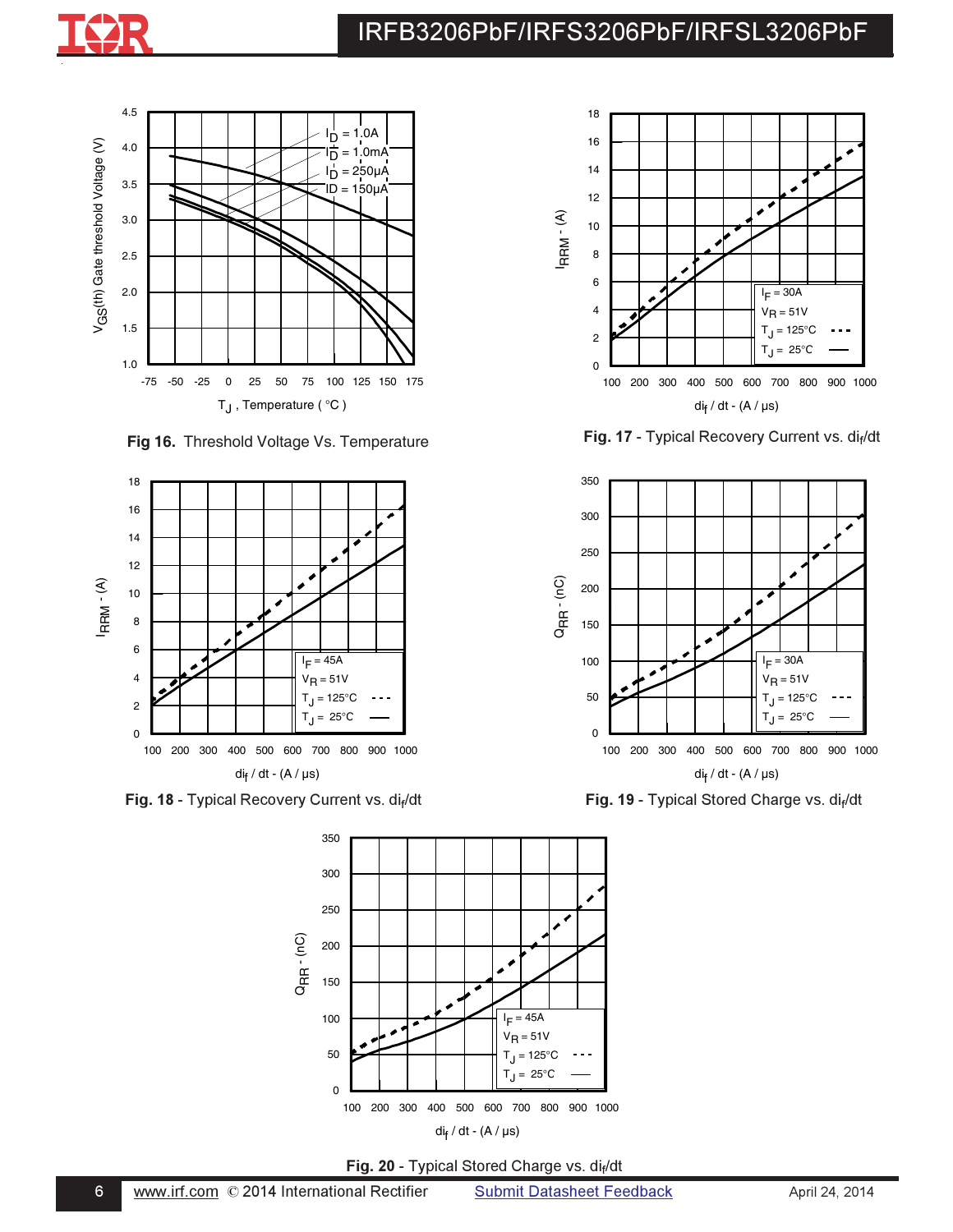



 $*$  V<sub>GS</sub> = 5V for Logic Level Devices





**Fig 22a.** Unclamped Inductive Test Circuit **Fig 22b.** Unclamped Inductive Waveforms



**Fig 23a.** Switching Time Test Circuit **Fig 23b.** Switching Time Waveforms



\*-







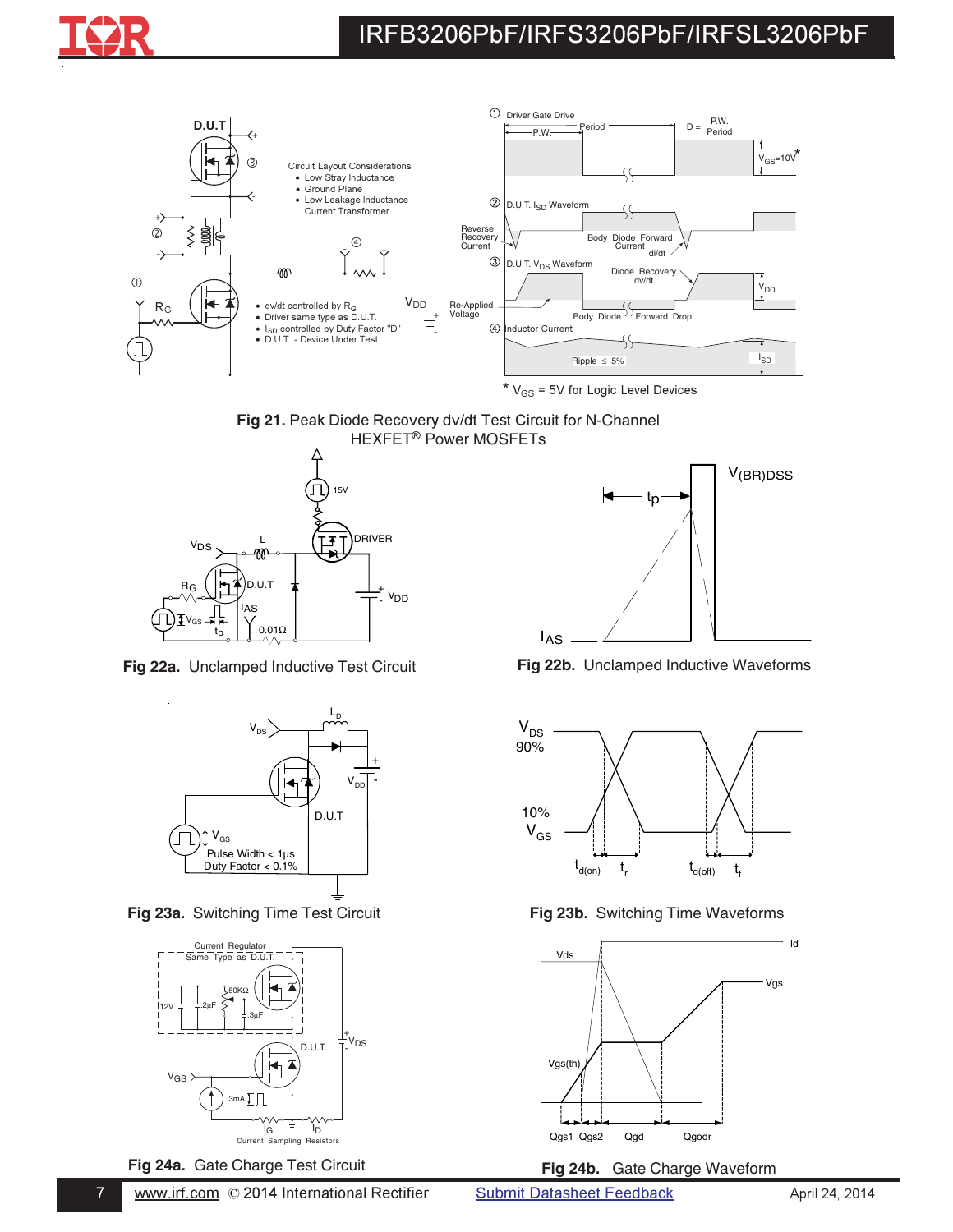

## TO-220AB Package Outline

Dimensions are shown in millimeters (inches)





- NOTES:
- DIMENSIONING AND TOLERANCING AS PER ASME Y14.5 M- 1994.  $1, -$
- DIMENSIONS ARE SHOWN IN INCHES [MILLIMETERS].  $2 -$
- $3 -$ LEAD DIMENSION AND FINISH UNCONTROLLED IN L1.
- DIMENSION D, D1 & E DO NOT INCLUDE MOLD FLASH. MOLD FLASH<br>SHALL NOT EXCEED .005" (0.127) PER SIDE. THESE DIMENSIONS ARE<br>MEASURED AT THE OUTERMOST EXTREMES OF THE PLASTIC BODY.  $4, -$
- $\sqrt{5}$ DIMENSION b1, b3 & c1 APPLY TO BASE METAL ONLY.
- CONTROLLING DIMENSION : INCHES,  $6 -$
- THERMAL PAD CONTOUR OPTIONAL WITHIN DIMENSIONS E, H1, D2 & E1  $7 -$
- DIMENSION E2 X H1 DEFINE A ZONE WHERE STAMPING<br>AND SINGULATION IRREGULARITIES ARE ALLOWED.  $8, -$
- OUTLINE CONFORMS TO JEDEC TO-220, EXCEPT A2 (max.) AND D2 (min.)<br>WHERE DIMENSIONS ARE DERIVED FROM THE ACTUAL PACKAGE OUTLINE.  $9 -$

|                 |                    |            | <b>DIMENSIONS</b> |               |                |
|-----------------|--------------------|------------|-------------------|---------------|----------------|
| SYMBOL          | <b>MILLIMETERS</b> |            |                   | <b>INCHES</b> |                |
|                 | MIN.               | MAX.       | MIN.              | MAX.          | <b>NOTES</b>   |
| A               | 3.56               | 4.83       | .140              | .190          |                |
| A1              | 1.14               | 1.40       | .045              | .055          |                |
| A2              | 2.03               | 2.92       | .080              | .115          |                |
| b               | 0.38               | 1.01       | .015              | .040          |                |
| b1              | 0.38               | 0.97       | .015              | .038          | 5              |
| b2              | 1,14               | 1.78       | .045              | .070          |                |
| b <sub>3</sub>  | 1.14               | 1.73       | .045              | .068          | 5              |
| Ċ.              | 0.36               | 0.61       | .014              | .024          |                |
| c1              | 0.36               | 0.56       | .014              | .022          | 5              |
| D               | 14.22              | 16.51      | .560              | .650          | 4              |
| D <sub>1</sub>  | 8.38               | 9.02       | .330              | .355          |                |
| D <sub>2</sub>  | 11,68              | 12,88      | ,460              | .507          | $\overline{7}$ |
| E               | 9.65               | 10.67      | .380              | .420          | 4,7            |
| E1              | 6.86               | 8.89       | .270              | .350          | 7              |
| E <sub>2</sub>  |                    | 0.76       |                   | .030          | 8              |
| $\mathsf{e}\,$  | 2.54 BSC           |            | .100              | <b>BSC</b>    |                |
| e1              | 5.08               | <b>BSC</b> | .200              | <b>BSC</b>    |                |
| H1              | 5.84               | 6.86       | .230              | .270          | 7,8            |
| L               | 12.70              | 14.73      | .500              | .580          |                |
| $\overline{11}$ | 3.56               | 4.06       | ,140              | .160          | 3              |
| ØΡ              | 3.54               | 4.08       | .139              | ,161          |                |
| Q               | 2.54               | 3.42       | .100              | .135          |                |

#### LEAD ASSIGNMENTS

**HEXFET** 1. – GATE<br>2. – DRAIN<br>3. – SOURCE

#### **IGBTs, CoPACK**

1,- GATE<br>2,- COLLECTOR<br>3,- EMITTER

## **DIODES**

1.- ANODE<br>2.- CATHODE<br>3.- ANODE

## TO-220AB Part Marking Information

 $\bf{8}$ 



TO-220AB packages are not recommended for Surface Mount Application.

Note: For the most current drawing please refer to IR website at: <u>http://www.irf.com/package/</u>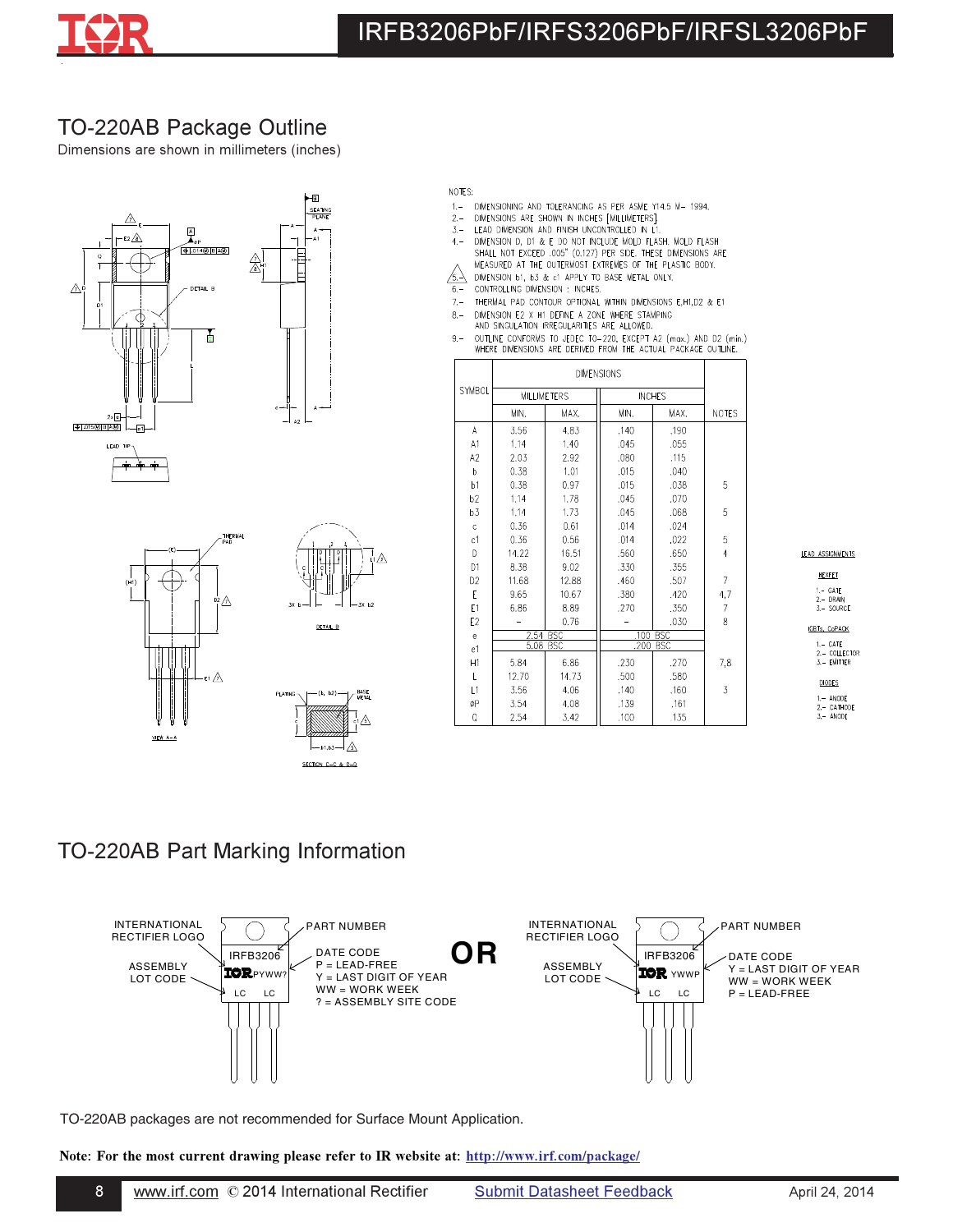## D<sup>2</sup>Pak Package Outline (Dimensions are shown in millimeters (inches))



| FOBS YS        |       |                    | <b>DIMENSIONS</b> |               |                |
|----------------|-------|--------------------|-------------------|---------------|----------------|
|                |       | <b>MILLIMETERS</b> |                   | <b>INCHES</b> | NOTES          |
|                | MIN.  | MAX.               | MIN.              | MAX.          |                |
| А              | 4.06  | 4.83               | .160              | .190          |                |
| A1             | 0.00  | 0.254              | .000              | .010          |                |
| $\mathbf b$    | 0,51  | 0.99               | .020              | .039          |                |
| b1             | 0,51  | 0.89               | .020              | .035          | 5              |
| b2             | 1,14  | 1,78               | .045              | .070          |                |
| b3             | 1,14  | 1,73               | .045              | .068          | 5              |
| $\rm{c}$       | 0.38  | 0.74               | .015              | .029          |                |
| c1             | 0.38  | 0.58               | .015              | .023          | 5              |
| c2             | 1,14  | 1,65               | .045              | .065          |                |
| D              | 8.38  | 9.65               | .330              | .380          | 3              |
| D <sub>1</sub> | 6.86  |                    | .270              |               | $\overline{4}$ |
| E              | 9.65  | 10.67              | .380              | .420          | 3,4            |
| E1             | 6.22  |                    | .245              |               | 4              |
| $\in$          | 2.54  | <b>BSC</b>         | .100              | <b>BSC</b>    |                |
| Н              | 14.61 | 15.88              | .575              | .625          |                |
| L              | 1,78  | 2.79               | .070              | .110          |                |
| L1             |       | 1.68               |                   | .066          | 4              |
| L2             |       | 1,78               |                   | .070          |                |
| L3             | 0.25  | <b>BSC</b>         | .010 BSC          |               |                |

|--|

1. DIMENSIONING AND TOLERANCING PER ASME Y14.5M-1994

2. DIMENSIONS ARE SHOWN IN MILLIMETERS [INCHES].

- $\sqrt{3}$  dimension d & E do not include Mold Flash. Mold Flash shall not exceed 0.127 [.005"] PER SIDE. THESE dimensions are Measured at the outmost extremes of the plastic body at datum h.
- $\sqrt{4}$  Thermal pad contour optional within dimension E, L1, D1 & E1.
- $\sqrt{6}$  dimension b1, b3 and c1 apply to base metal only.
- 6. DATUM A & B TO BE DETERMINED AT DATUM PLANE H.
- 7. CONTROLLING DIMENSION: INCH.
- 8. OUTLINE CONFORMS TO JEDEC OUTLINE TO-263AB.

#### LEAD ASSIGNMENTS

#### **DIODES**

- 1.- ANODE (TWO DIE) / OPEN (ONE DIE)  $2, 4, - CATHODE$  $3. - ANODE$ HEXFET IGBTs, CoPACK  $1 - GATE$  $1. -$  GATE
- 2,  $4 DRAIN$ <br> $3 SOURCE$ 2,  $4 - \text{COLLECTOR}$ <br>3. - EMITTER

## D<sup>2</sup>Pak Part Marking Information

-.-



Note: For the most current drawing please refer to IR website at: http://www.irf.com/package/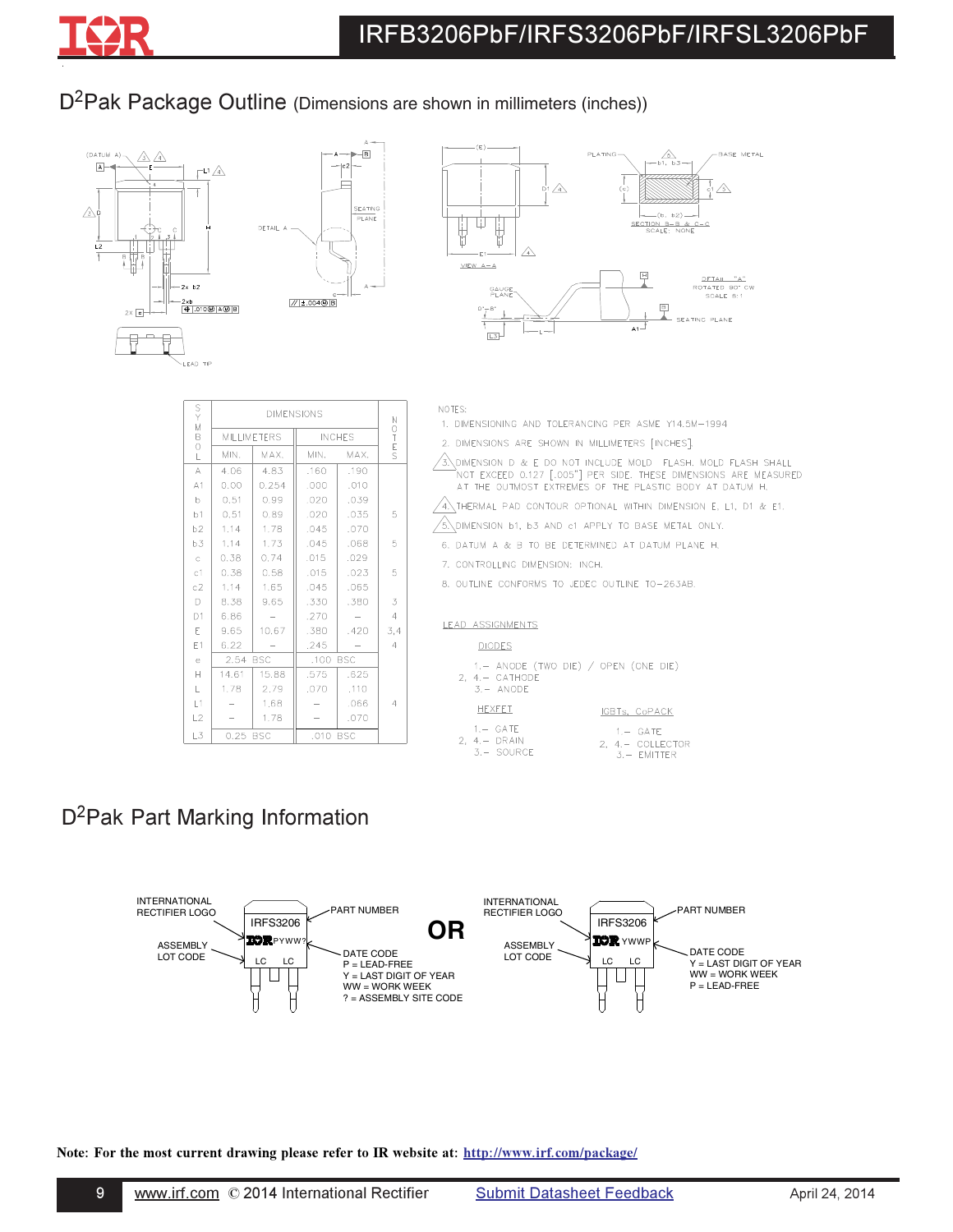

### TO-262 Package Outline (Dimensions are shown in millimeters (inches))



# TO-262 Part Marking Information



Note: For the most current drawing please refer to IR website at: <u>http://www.irf.com/package/</u>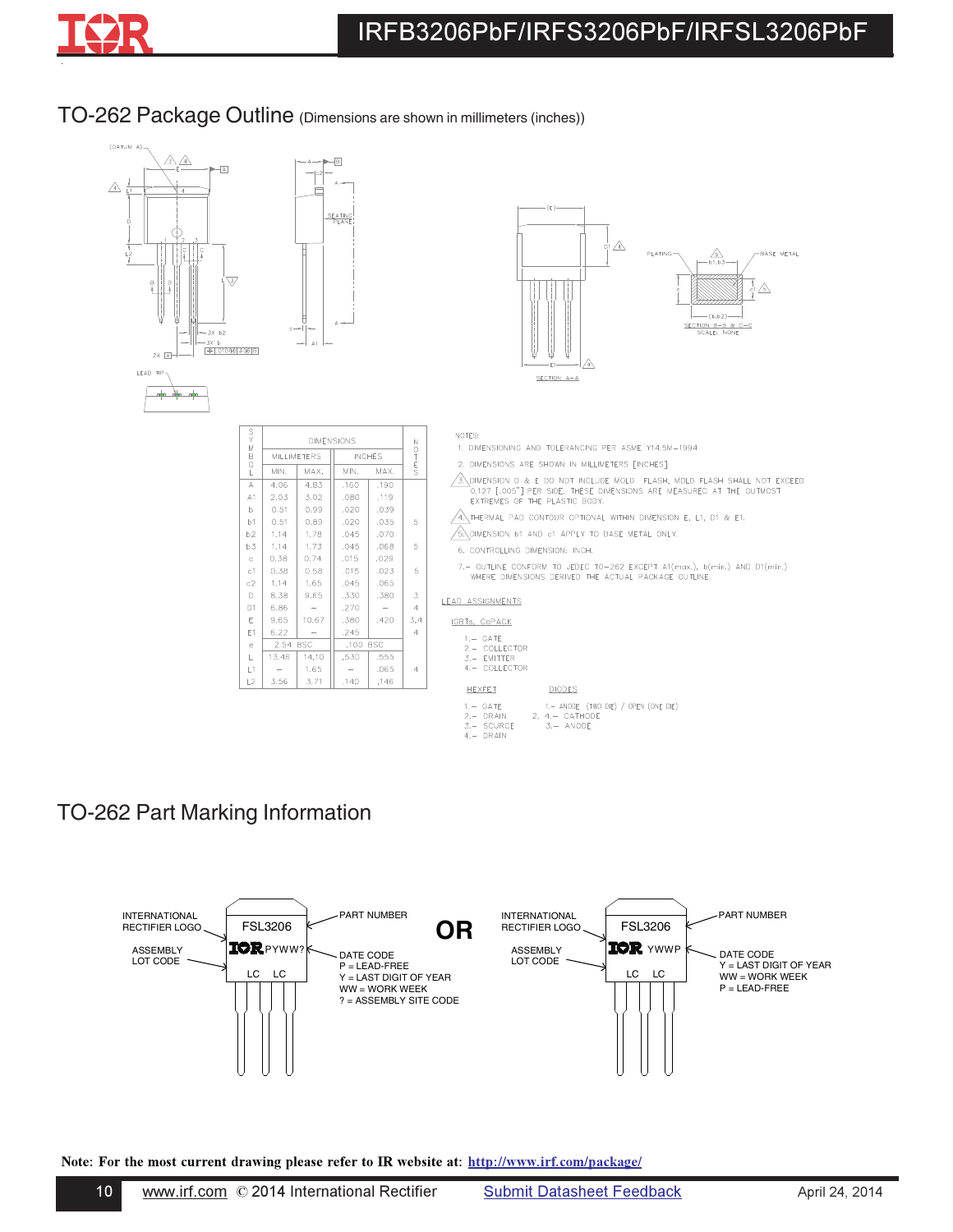

## D<sup>2</sup>Pak Tape & Reel Information



Note: For the most current drawing please refer to IR website at: http://www.irf.com/package/